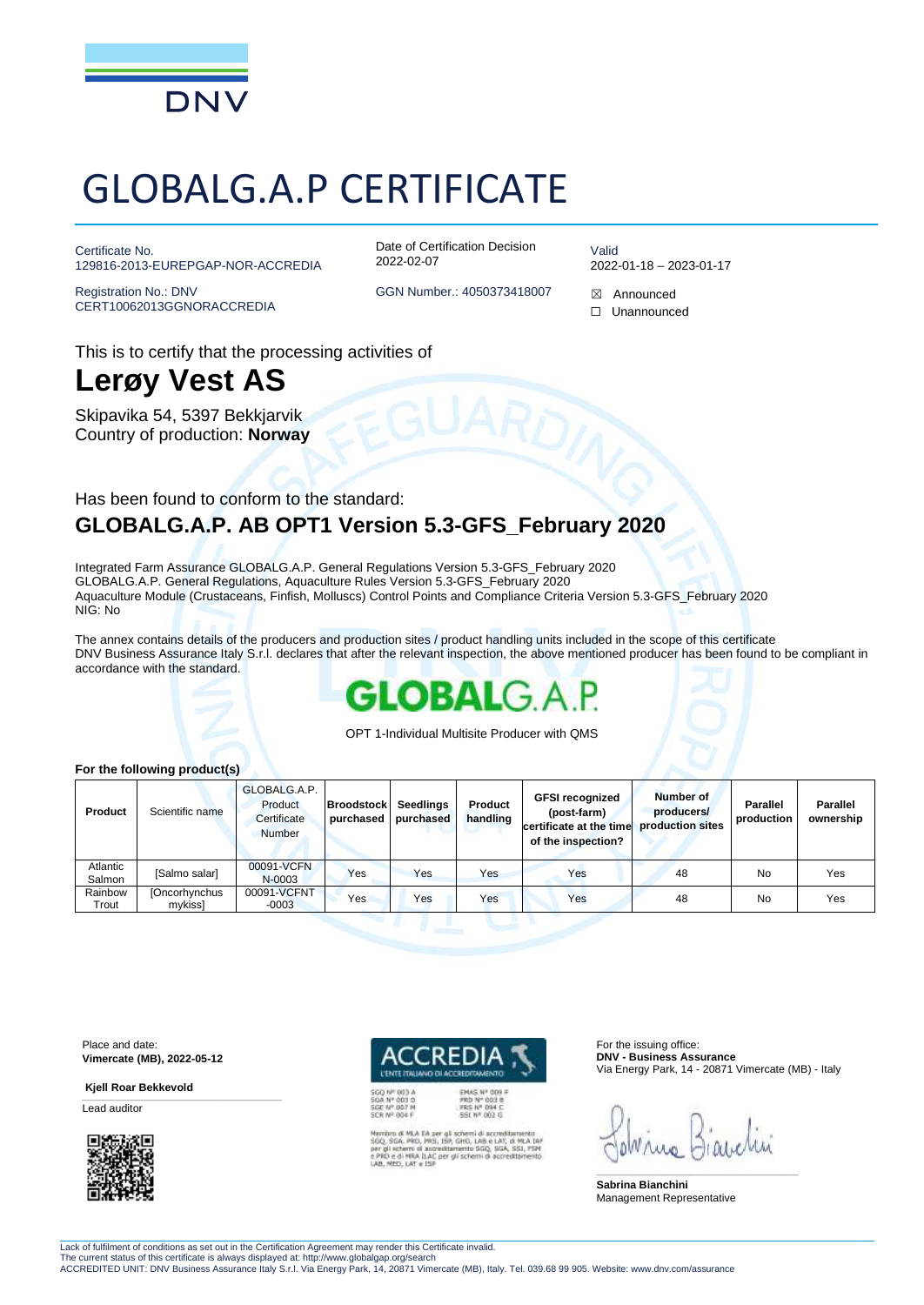

Certificate No: 129816-2013-EUREPGAP-NOR-ACCREDIA Place and date: Vimercate (MB), 2022-05-12

### **Appendix to Certificate (GGN 4050373418007)**

The **Product Handling Units** and **Production Management Units** included in the scope of Certification are the following:

**Production Sites** 

| <b>PMU</b> name and address                      | Product(s)                               | <b>Parallel production</b><br>(Yes/No) |  |
|--------------------------------------------------|------------------------------------------|----------------------------------------|--|
| Sauøy Skipavika 54 5397 Bekkjarvik Norway        | Atlantic Salmon,<br><b>Rainbow Trout</b> | No                                     |  |
| Storoksen Skipavika 54 5397 Bekkjarvik Norway    | Atlantic Salmon,<br><b>Rainbow Trout</b> | No                                     |  |
| Rongøy Skipavika 54 5397 Bekkjarvik Norway       | Atlantic Salmon,<br><b>Rainbow Trout</b> | No                                     |  |
| Ramsøy Skipavika 54 5397 Bekkjarvik Norway       | Atlantic Salmon,<br>Rainbow Trout        | <b>No</b>                              |  |
| Kelvesteinen Skipavika 54 5397 Bekkjarvik Norway | Atlantic Salmon,<br>Rainbow Trout        | No                                     |  |
| Gulholmen Skipavika 54 5397 Bekkjarvik Norway    | Atlantic Salmon,<br><b>Rainbow Trout</b> | No                                     |  |
| Midtflua Skipavika 54 5397 Bekkjarvik Norway     | Atlantic Salmon,<br><b>Rainbow Trout</b> | <b>No</b>                              |  |
| Djupestallen Skipavika 54 5397 Bekkjarvik Norway | Atlantic Salmon,<br>Rainbow Trout        | <b>No</b>                              |  |
| Angelskår 5285 Bruvik 5285 Bruvik Norway         | Atlantic Salmon,<br><b>Rainbow Trout</b> | No                                     |  |
|                                                  |                                          |                                        |  |
| Bogno Skipavika 54 5397 Bekkjarvik Norway        | Atlantic Salmon,<br><b>Rainbow Trout</b> | No                                     |  |
| Naveide Skipavika 54 5397 Bekkjarvik Norway      | Atlantic Salmon,<br><b>Rainbow Trout</b> | No                                     |  |
| Kyrholmen Skipavika 54 5397 Bekkjarvik Norway    | Atlantic Salmon,<br><b>Rainbow Trout</b> | No                                     |  |
| Flatøyflu Skipavika 54 5397 Bekkjarvik Norway    | Atlantic Salmon,<br>Rainbow Trout        | No                                     |  |
| Trælsøyosen Skipavika 54 5397 Bekkjarvik Norway  | Atlantic Salmon,<br><b>Rainbow Trout</b> | No                                     |  |
| Skorpo Vest Skipavika 54 5397 Bekkjarvik Norway  | Atlantic Salmon,<br>Rainbow Trout        | No                                     |  |
| Stolane Skipavika 54 5397 Bekkjarvik Norway      | Atlantic Salmon,<br>Rainbow Trout        | No                                     |  |

Lack of fulfilment of conditions as set out in the Certification Agreement may render this Certificate invalid.<br>The current status of this certificate is always displayed at: http://www.globalgap.org/search<br>ACCREDITED UNIT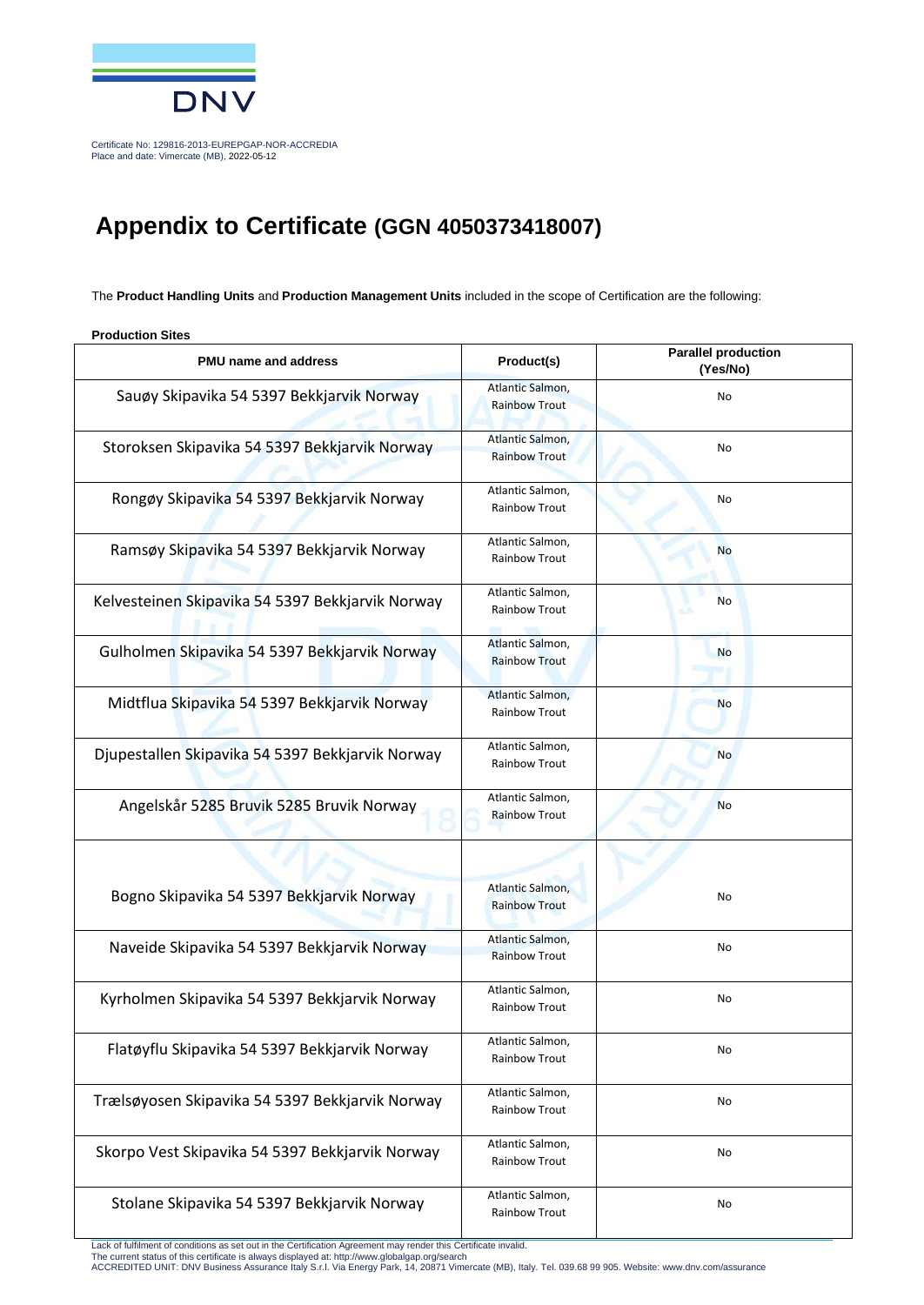

Certificate No: 129816-2013-EUREPGAP-NOR-ACCREDIA Place and date: Vimercate (MB), 2022-05-12

## **Appendix to Certificate (GGN 4050373418007)**

| Grasholmen Skipavika 54 5397 Bekkjarvik Norway          | Atlantic Salmon,<br><b>Rainbow Trout</b> | No |
|---------------------------------------------------------|------------------------------------------|----|
| Ramsvik Skipavika 54 5397 Bekkjarvik Norway             | Atlantic Salmon,<br>Rainbow Trout        | No |
| Kvernavik Skipavika 54 5397 Bekkjarvik Norway           | Atlantic Salmon,<br>Rainbow Trout        | No |
| Djupevika Skipavika 54 5397 Bekkjarvik Norway           | Atlantic Salmon,<br>Rainbow Trout        | No |
| Sagen 2 Skipavika 54 5397 Bekkjarvik Norway             | Atlantic Salmon,<br>Rainbow Trout        | No |
| Eidane Skipavika 54 5397 Bekkjarvik Norway              | Atlantic Salmon,<br>Rainbow Trout        | No |
| Bjørsvik Skipavika 54 5397 Bekkjarvik Norway            | Atlantic Salmon,<br>Rainbow Trout        | No |
| Blom, 5285 Bruvik 5397 Bekkjarvik Norway                | Atlantic Salmon,<br>Rainbow Trout        | No |
| Skaftå 5285 Bruvik 5397 Bekkjarvik Norway               | Atlantic Salmon,<br>Rainbow Trout        | No |
| Grimsholmen 5551 Auklandshavn 5397 Bekkjarvik<br>Norway | Atlantic Salmon,<br>Rainbow Trout        | No |
| Raunevågen 5551 Auklandshavn 5397 Bekkjarvik<br>Norway  | Atlantic Salmon,<br>Rainbow Trout        | No |
| Stualand 5551 Auklandshavn 5397 Bekkjarvik<br>Norway    | Atlantic Salmon,<br>Rainbow Trout        | No |
| Tepstad 5285 Bruvik 5397 Bekkjarvik Norway              | Atlantic Salmon,<br>Rainbow Trout        | No |
| Sandvik Skipavika 54 5397 Bekkjarvik Norway             | Atlantic Salmon,<br>Rainbow Trout        | No |
| Hestabyneset Skipavika 54 5397 Bekkjarvik<br>Norway     | Atlantic Salmon,<br>Rainbow Trout        | No |
| Skorpo 5486 Rosendal 5397 Bekkjarvik Norway             | Atlantic Salmon,<br>Rainbow Trout        | No |
| Djupavik 5486 Rosendal 5397 Bekkjarvik Norway           | Atlantic Salmon,<br>Rainbow Trout        | No |

Lack of fulfilment of conditions as set out in the Certification Agreement may render this Certificate invalid.<br>The current status of this certificate is always displayed at: http://www.globalgap.org/search<br>ACCREDITED UNIT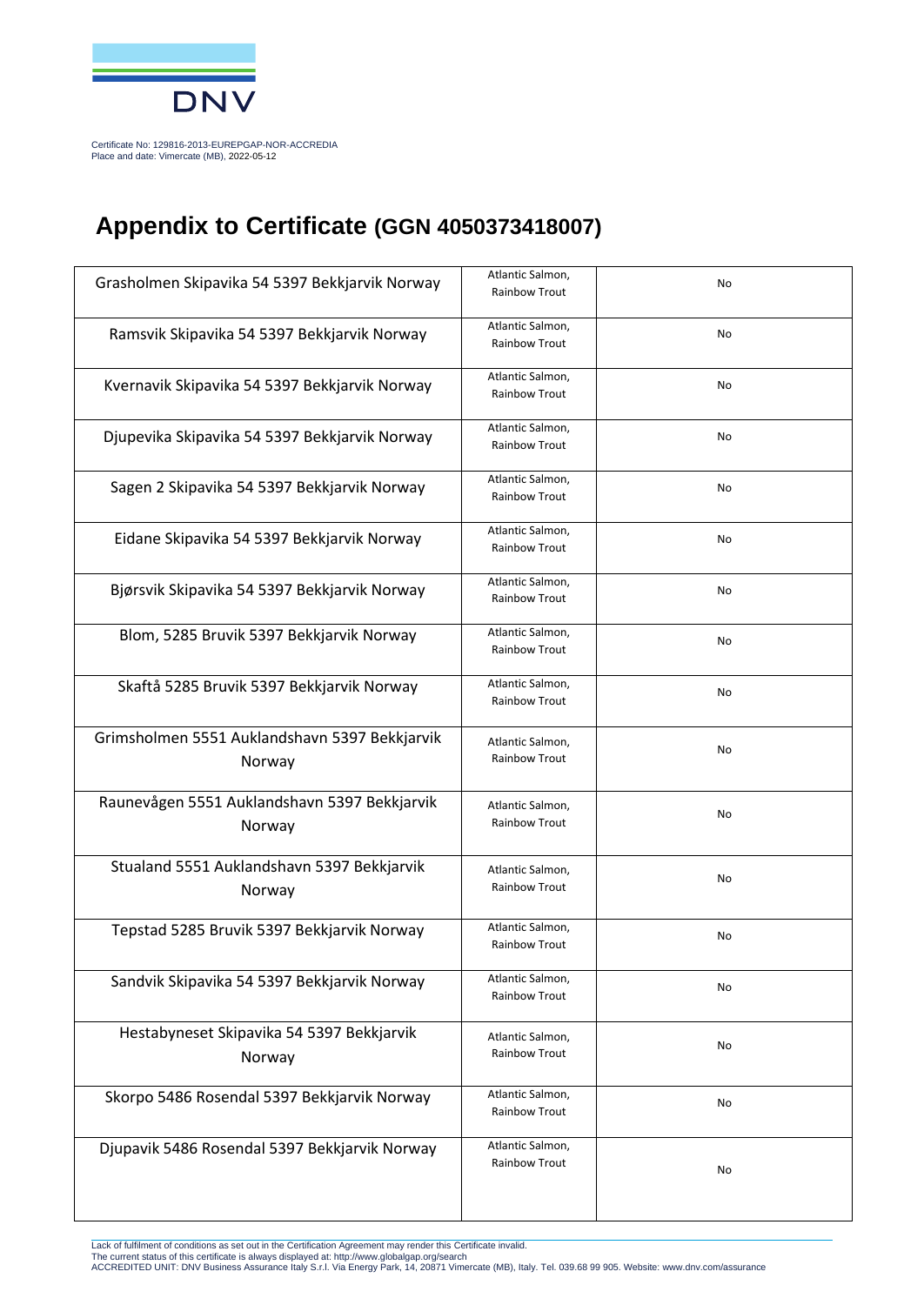

Certificate No: 129816-2013-EUREPGAP-NOR-ACCREDIA Place and date: Vimercate (MB), 2022-05-12

## **Appendix to Certificate (GGN 4050373418007)**

| Buholmen Skipavika 54 5397 Bekkjarvik Norway    | Atlantic Salmon,                  | No |
|-------------------------------------------------|-----------------------------------|----|
|                                                 | Rainbow Trout                     |    |
|                                                 |                                   |    |
| Buarøy 5387 Klokkarvik 5397 Bekkjarvik Norway   | Atlantic Salmon,                  | No |
|                                                 | Rainbow Trout                     |    |
| Skjerholmen 5387 Klokkarvik 5397 Bekkjarvik     |                                   |    |
|                                                 | Atlantic Salmon,<br>Rainbow Trout | No |
| Norway                                          |                                   |    |
| Gjengane Skipavika 54 5397 Bekkjarvik Norway    | Atlantic Salmon,                  |    |
|                                                 | Rainbow Trout                     | No |
|                                                 |                                   |    |
| Tobbholmane Skipavika 54 5397 Bekkjarvik        | Atlantic Salmon,                  |    |
| Norway                                          | Rainbow Trout                     | No |
|                                                 |                                   |    |
| Matløyso Skipavika 54 5397 Bekkjarvik Norway    | Atlantic Salmon,                  |    |
|                                                 | Rainbow Trout                     | No |
|                                                 |                                   |    |
| Ålforo 5413 Fitjar 5397 Bekkjarvik Norway       | Atlantic Salmon,                  | No |
|                                                 | Rainbow Trout                     |    |
| Storevikholmen 5413 Fitjar 5397 Bekkjarvik      | Atlantic Salmon,                  |    |
|                                                 | Rainbow Trout                     | No |
| Norway                                          |                                   |    |
| Storskredbukti 5993 Ostereidet 5397 Bekkjarvik  |                                   |    |
|                                                 | Atlantic Salmon,<br>Rainbow Trout | No |
| Norway                                          |                                   |    |
| Tveitnesvik 5397 Bekkjarvik 5397 Bekkjarvik     |                                   |    |
|                                                 | Atlantic Salmon,                  | No |
| Norway                                          | Rainbow Trout                     |    |
|                                                 |                                   |    |
| Kalvehagen 5283 Fotlandsvågen 5397 Bekkjarvik   | Atlantic Salmon,                  | No |
| Norway                                          | <b>Rainbow Trout</b>              |    |
|                                                 |                                   |    |
| Flatråker 5687 Flatråker 5397 Bekkjarvik Norway | Atlantic Salmon,<br>Rainbow Trout | No |
|                                                 |                                   |    |
| Saltverket 5382 Fotlandsvågen 5397 Bekkjarvik   | Atlantic Salmon,                  |    |
| Norway                                          | <b>Rainbow Trout</b>              | No |
|                                                 |                                   |    |
| Brandasund Fiskeforedling Skipavika 54 5397     | Atlantic Salmon,                  |    |
| Bekkjarvik Norway                               | Rainbow Trout                     | No |
|                                                 |                                   |    |
| Kjærelva 5419 Fitjar 5397 Bekkjarvik Norway     | Atlantic Salmon,                  |    |
|                                                 | <b>Rainbow Trout</b>              | No |
|                                                 |                                   |    |